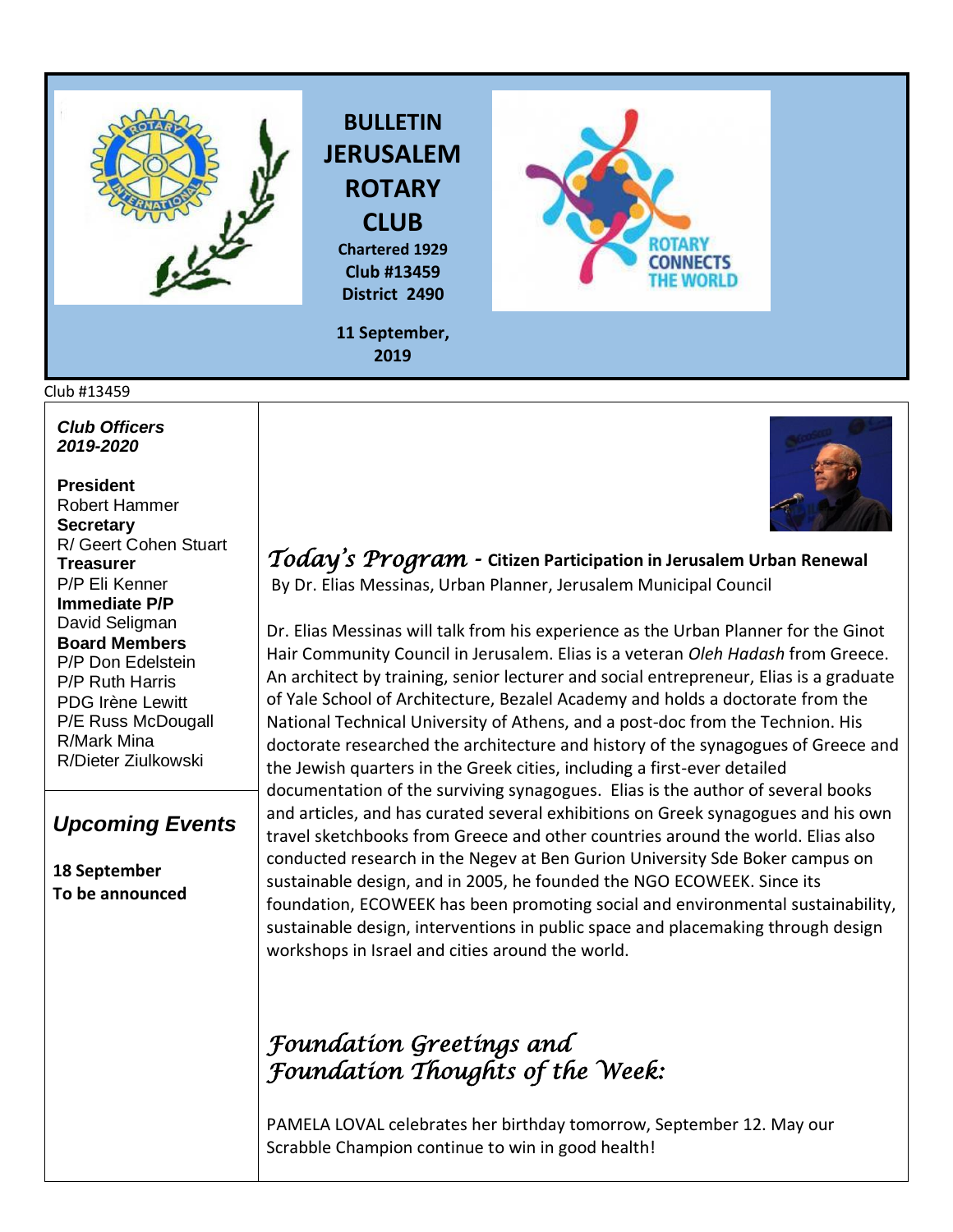| <b>Foundation Thought of the Week:</b>                                                                                                                                                                                                                                                                          |
|-----------------------------------------------------------------------------------------------------------------------------------------------------------------------------------------------------------------------------------------------------------------------------------------------------------------|
| Balzac, a French writer, after spending an evening with friends who talked about<br>everything in general and nothing of significance, went to his study when he got<br>home, took off his coat, rubbed his hands, and regarding the books of the masters<br>on the shelves, cried, "Now for some real people!" |
| Cicero said: "A room without books is a body without a soul".                                                                                                                                                                                                                                                   |
| Donate to the Foundation!!!                                                                                                                                                                                                                                                                                     |
|                                                                                                                                                                                                                                                                                                                 |
|                                                                                                                                                                                                                                                                                                                 |
|                                                                                                                                                                                                                                                                                                                 |

 *The President's Corner* 

To all members of Rotary Club Jerusalem: *please pay your annual dues of NIS 1,200.00 !!!* Keep in mind, that our club needs to pay the share for the Rotary International organization, irrespective of whether members have paid or not. That means very clearly: any member who is not paying is depriving our club of important financial resources! Therefore, again, please pay your dues unless you have done so already.

Three ways to pay:  $1 - by cash$ 2 – by mailing or giving a cheque 3 – by transfer to the following account: Beneficiary: Jerusalem Rotary Club Bank: Bank Bein Leumi, Snif Rashi 12, Hillel 10, Jerusalem Account No: 105/467189

*If you pay by bank transfer:* please advise Eli, Robert, Geert or myself on which date and from which bank you have transferred the money. Otherwise it is very difficult to trace the credit at our bank !!!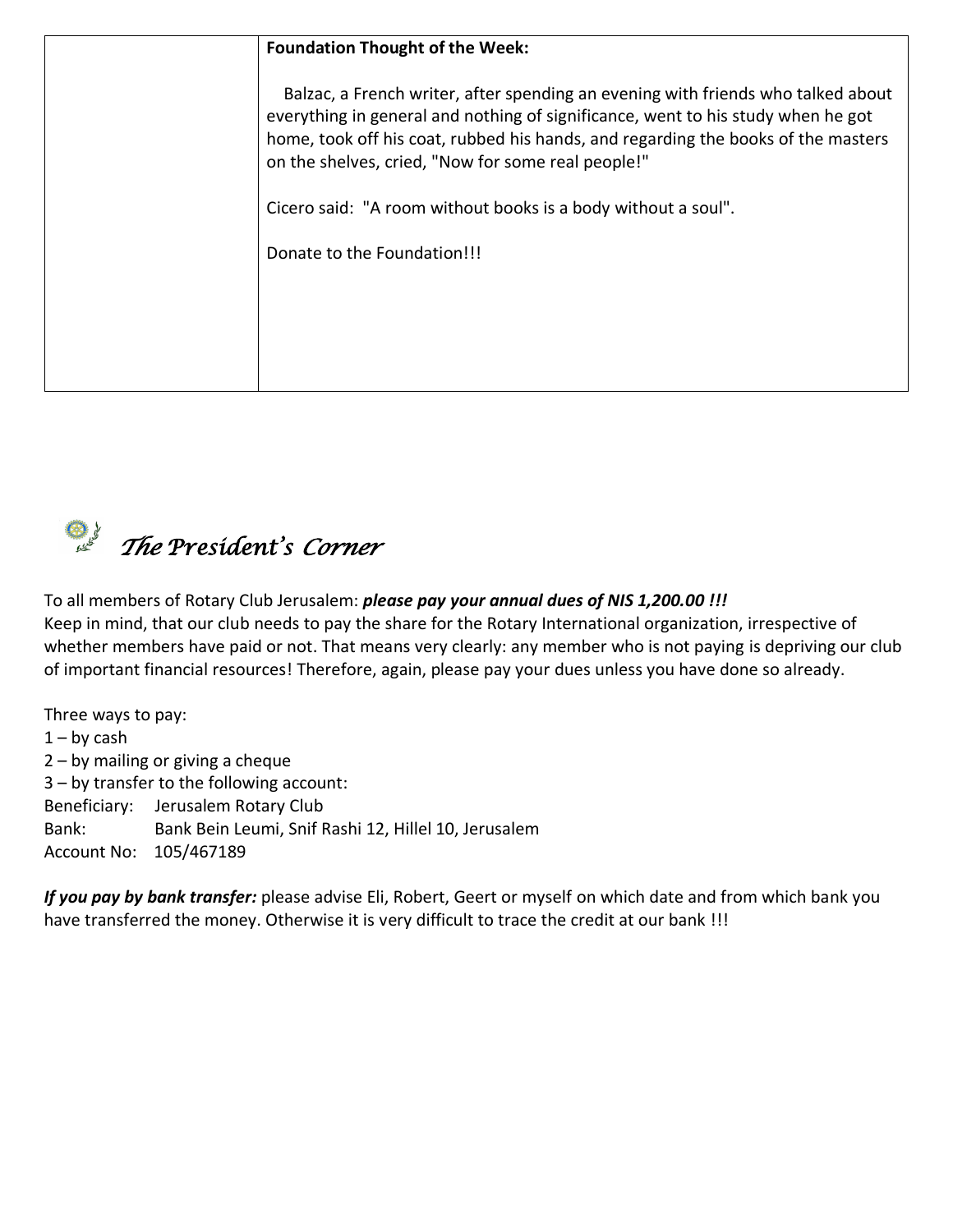

### *International Toast -* **Rotary Club of Beckenham, Kent**

What a very true statement by Benjamin Franklin. It should be published to politicians every day. This and two other noteworthy events that happened on September 11:

**[1773](https://www.onthisday.com/events/date/1773)** [Benjamin Franklin](https://www.onthisday.com/people/benjamin-franklin) writes "There never was a good war or bad peace". Franklin, one of the [Founding Fathers](https://en.wikipedia.org/wiki/Founding_Fathers_of_the_United_States) of the United States, was a leading author, printer, [political theorist,](https://en.wikipedia.org/wiki/List_of_political_philosophers) politician, [Freemason,](https://en.wikipedia.org/wiki/Freemason) postmaster, scientist, inventor, humorist, civic activist, statesman, and diplomat. As a scientist, he was a major figure in the [American](https://en.wikipedia.org/wiki/American_Enlightenment)  [Enlightenment](https://en.wikipedia.org/wiki/American_Enlightenment) and the [history of physics](https://en.wikipedia.org/wiki/History_of_physics) for his discoveries and theories regarding electricity. As an inventor, he is known for the [lightning rod,](https://en.wikipedia.org/wiki/Lightning_rod) [bifocals,](https://en.wikipedia.org/wiki/Bifocals) and the [Franklin stove,](https://en.wikipedia.org/wiki/Franklin_stove) among other inventions.



**[1857](https://www.onthisday.com/events/date/1857)** Mountain Meadows Massacre, Mormons dressed as Indians murder 120 colonists in Utah. The massacre was a series of attacks on the Baker–[Fancher](https://en.wikipedia.org/wiki/Baker%E2%80%93Fancher_party) emigrant [wagon train](https://en.wikipedia.org/wiki/Wagon_train) at [Mountain Meadows](https://en.wikipedia.org/wiki/Mountain_Meadows,_Utah) in southern [Utah,](https://en.wikipedia.org/wiki/Utah) resulting in the mass slaughter of most in the emigrant party by members of the [Utah Territorial Militia](https://en.wikipedia.org/wiki/Nauvoo_Legion#In_Utah) from the [Iron County](https://en.wikipedia.org/wiki/Iron_County,_Utah) district, together with some [Southern Paiute](https://en.wikipedia.org/wiki/Southern_Paiute) [Native Americans.](https://en.wikipedia.org/wiki/Native_Americans_in_the_United_States) The wagon train, mostly families from [Arkansas,](https://en.wikipedia.org/wiki/Arkansas) was bound for [California](https://en.wikipedia.org/wiki/California) on a route that passed through the [Utah Territory,](https://en.wikipedia.org/wiki/Utah_Territory) during a time of conflict later known as the [Utah War.](https://en.wikipedia.org/wiki/Utah_War) Today, historians attribute the massacre to a combination of factors, including [war hysteria](https://en.wikipedia.org/wiki/War_hysteria_preceding_the_Mountain_Meadows_massacre) about a possible invasion of Mormon territory and [Mormon teachings](https://en.wikipedia.org/wiki/Mountain_Meadows_massacre_and_Mormon_theology) against outsiders, which were part of the [Mormon Reformation](https://en.wikipedia.org/wiki/Mormon_Reformation) period.

**[1942](https://www.onthisday.com/events/date/1942)** [Enid Blyton](https://www.onthisday.com/people/enid-blyton) publishes "Five on a Treasure Island" first of her "Famous Five" children's novels, start of one of the best-selling children's series ever with over 100 million sold. Blyton (11 August 1897 – 28 November 1968, born in South London, growing up in Beckenham, Kent) was an English [children's writer](https://en.wikipedia.org/wiki/List_of_children%27s_literature_authors) whose books have been among the world's best-sellers since the 1930s, selling more than 600 million copies. Blyton's books are still Ficv Fenormously popular, and have been translated into 90 languages.

Today we are toasting the Rotary Club of Beckenham, the city where Enid Blyton grew up, on the publication of the 'Five' book series. Her children books have touched the phantasy of millions of children and thus been very influential.

Dieter Ziulkowski